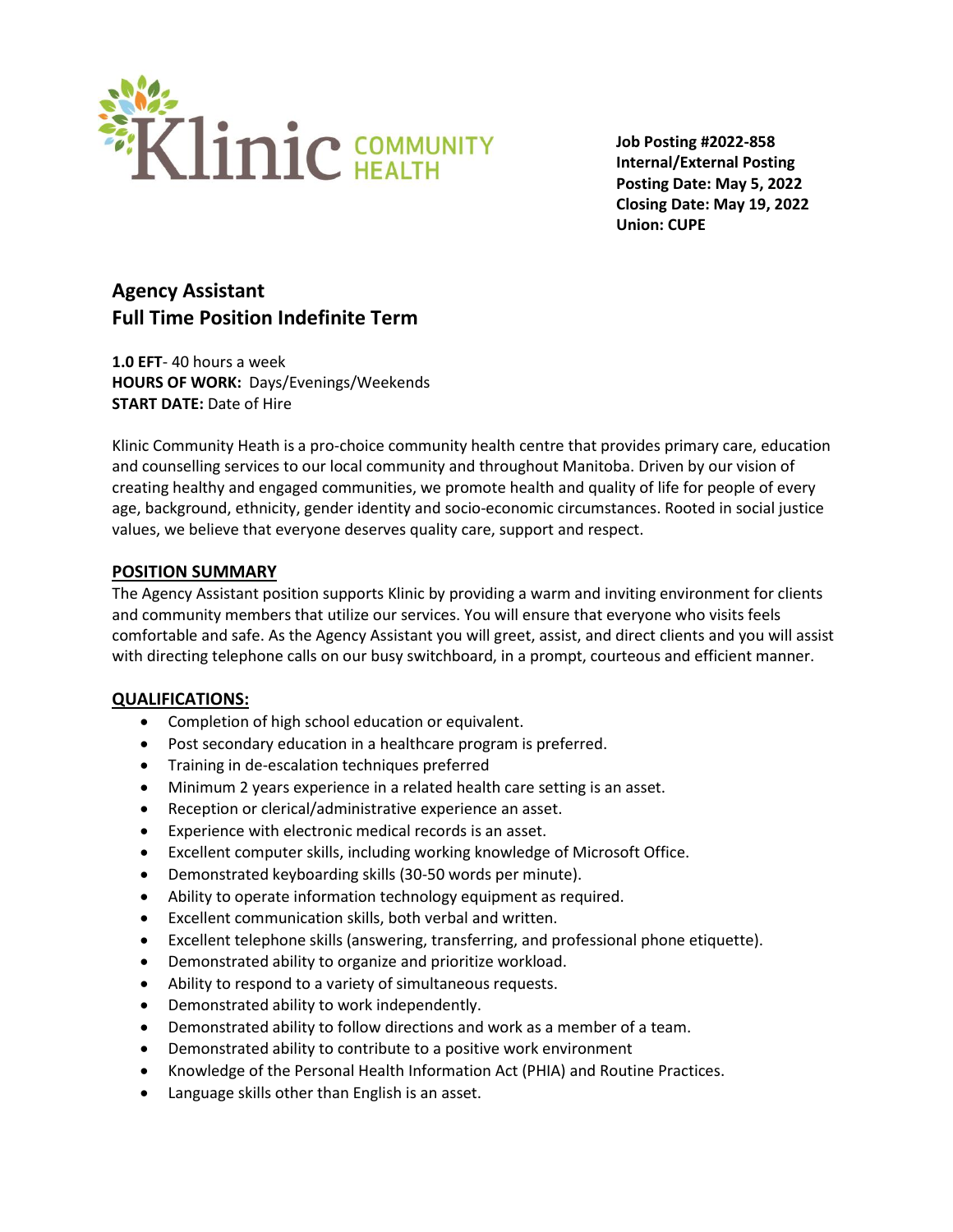

## **RESPONSIBILITIES:**

- Greets, assists and directs client and visitor arrivals or phone calls in a prompt and professional manner.
- Informs staff of client or visitor arrivals.
- Takes messages and directs to appropriate staff either verbally or electronically.
- Communicates effectively with all team members within the agency.
- Assists clients with accessibility needs to enter and exit the building, if required.
- Assists clients in completing registration forms for all agency programs.
- Verifies or creates client information accurately in the electronic medical records.
- Schedules appointments, as requested.
- Monitors and assists with the client flow to exam rooms and offices, as required.
- Maintains cleanliness of exam rooms, offices and equipment, as required.
- Assists providers with obtaining equipment and resource needs for appointments.
- Monitors public access of computer and telephone, limiting use as required.
- Maintains agency bulletin boards and ensures tidiness of public areas.
- Receives and sorts incoming mail.
- Maintains knowledge of Klinic's emergency procedures.
- Uses internal paging system and responds to alarm system, as required.
- Assists in the electronic distribution and file management of client documents in the electronic medical record.
- Assists with electronic and written billing procedures following Manitoba Health standards, as required.
- Collects payment from clients for non-insured services, as required.
- Opens the public entrances to the building at opening times and ensures the building is locked at closing times.
- Supports medical assistants, as required.

## **Other:**

- Assists in the orientation and training of new staff members and students.
- Participates in training courses and in-services offered elsewhere and by Klinic in order to maintain and improve quality of service
- Attends staff meetings as required
- Works in conjunction with all Klinic staff and external agencies as is necessary to ensure a collaborative approach to meeting health care needs